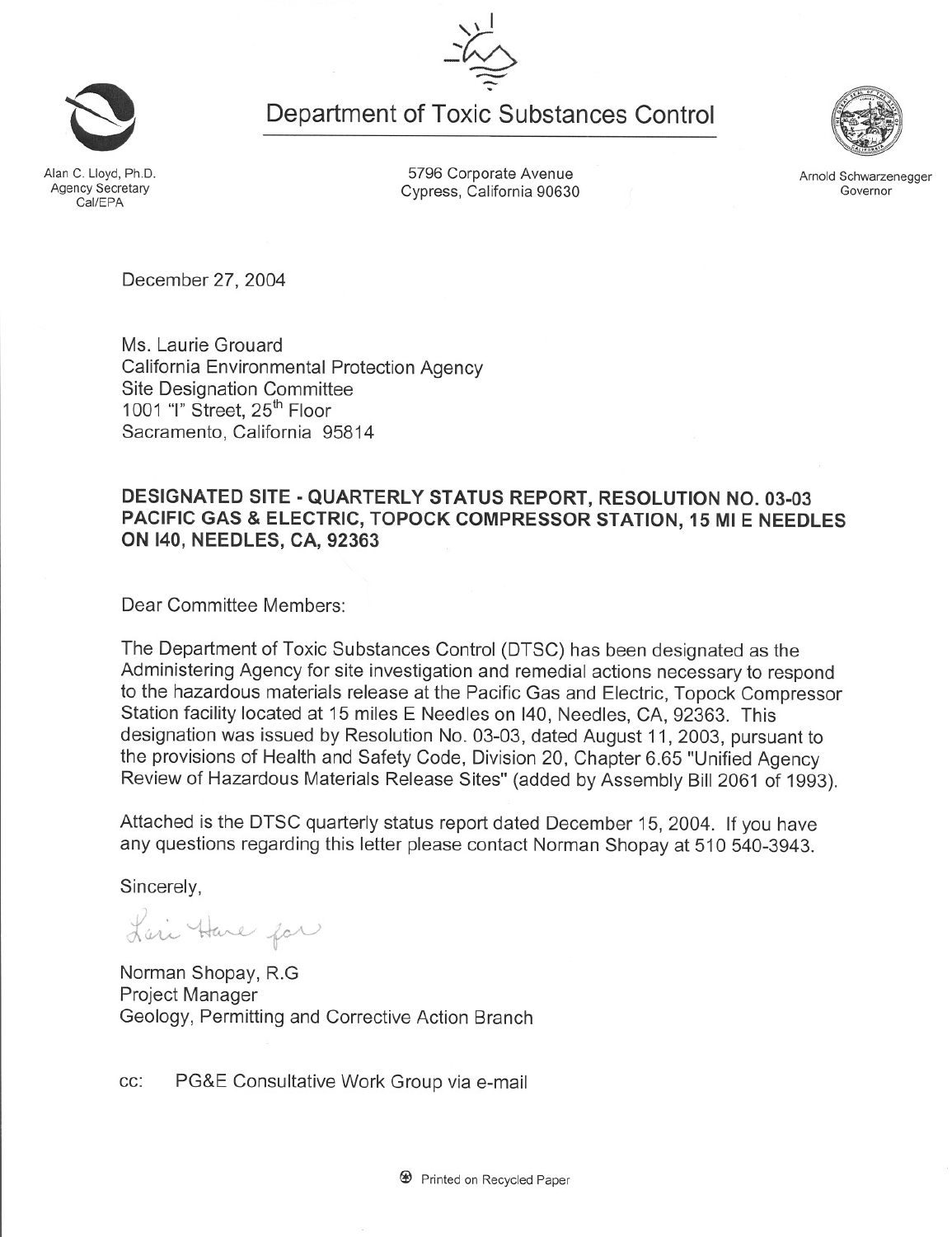#### **DESIGNATED SITE – QUARTERLY STATUS REPORT**

For information on completing and submitting this status report, refer to the instructions.

|                                                                        | Date: December 15, 2004                                                                                                                                                                                                                                                                                                                                                                                                                                           | For information on completing and submitting this status report, refer to the instructions.<br>Lead Agency: Department of Toxic Substances Control<br>Geology, Permitting and Corrective Action<br><b>Branch</b>                                                                                                                                                                                                                                                                                                                                                                                                                                                                                                                                                                |  |  |
|------------------------------------------------------------------------|-------------------------------------------------------------------------------------------------------------------------------------------------------------------------------------------------------------------------------------------------------------------------------------------------------------------------------------------------------------------------------------------------------------------------------------------------------------------|---------------------------------------------------------------------------------------------------------------------------------------------------------------------------------------------------------------------------------------------------------------------------------------------------------------------------------------------------------------------------------------------------------------------------------------------------------------------------------------------------------------------------------------------------------------------------------------------------------------------------------------------------------------------------------------------------------------------------------------------------------------------------------|--|--|
| Site Name: PG&E Topock Compressor Station                              |                                                                                                                                                                                                                                                                                                                                                                                                                                                                   | Project Manager: Norman Shopay                                                                                                                                                                                                                                                                                                                                                                                                                                                                                                                                                                                                                                                                                                                                                  |  |  |
| <b>Resolution Number: 03-03</b><br><b>Phone Number:</b> (510) 540-3943 |                                                                                                                                                                                                                                                                                                                                                                                                                                                                   |                                                                                                                                                                                                                                                                                                                                                                                                                                                                                                                                                                                                                                                                                                                                                                                 |  |  |
|                                                                        | This is the:<br><b>Initial Report</b><br>$X$ Quarterly Report –<br>$(07/1/04 - 09/30/04)$                                                                                                                                                                                                                                                                                                                                                                         | Address: 700 Heinz Avenue, Suite 200<br>Berkeley, CA 94710-2721                                                                                                                                                                                                                                                                                                                                                                                                                                                                                                                                                                                                                                                                                                                 |  |  |
| 1.                                                                     | Date(s) of Consultative Meeting(s) and List of Attendees (Agency):<br>the face to face meetings and teleconference calls is provided as Attachment A.                                                                                                                                                                                                                                                                                                             | The Department of Toxic Substances Control (DTSC) and the Consultative Work Group (CWG) conduct face to face meetings<br>approximately once per month, and teleconference calls whenever the project warrants. During this period, face to face CWG<br>meetings were held on July 15 and August 19, 2004, and CWG teleconference calls were held on September 2 and September 16,<br>2004. The Geo/Hydro Technical Subcommittee of the CWG also meets approximately once per month; during this period, face to<br>face technical subcommittee meetings were held on July 14, August 18 and September 15, 2004. On-Board Design Review<br>Meetings for Interim Measures No. 3 during this period were held on July 22, July 29, and August 5, 2004. A list of attendees of      |  |  |
| 2.                                                                     | <b>Recent Tribal Government and Public Comment/Participation:</b><br>On July 1, 2004, a site visit and orientation meeting was conducted at the Topock site. Participants included representatives from<br>the DTSC/Cal-EPA, Colorado River Indian Tribe, Chemehuevi Tribe, Aha Mokav Cultural Society, Fort Mojave Tribe, U.S. Fish<br>and Wildlife Service, U.S. Public Health Service, Metropolitan Water District, PG&E, and their consultant, CH2M HILL Inc. |                                                                                                                                                                                                                                                                                                                                                                                                                                                                                                                                                                                                                                                                                                                                                                                 |  |  |
|                                                                        | On July 8, 2004 DTSC and PG&E hosted a discussion meeting and site visit at Topock Compressor Station with Fort Mojave and<br>Chemehuevi Indian Tribes regarding Archaeology and Cultural Resources. Fort Mojave declined the site walk.                                                                                                                                                                                                                          |                                                                                                                                                                                                                                                                                                                                                                                                                                                                                                                                                                                                                                                                                                                                                                                 |  |  |
|                                                                        | On July 15, 2004 Native American archaeologist Chad Smith participated in Consultative Workgroup meeting held at Fort<br>Mojave Indian Reservation's Avi Resort. Additional conversations regarding Interim Measures No. 3 and Cultural Resources<br>were held with Fort Mojave EPA staff Africa Dorame.                                                                                                                                                          |                                                                                                                                                                                                                                                                                                                                                                                                                                                                                                                                                                                                                                                                                                                                                                                 |  |  |
|                                                                        | On July 26, 2004, DTSC and PG&E visited the Cocopah and Quechan Indian Tribes to provide briefings and information about<br>the Topock project and Interim Measures 3.<br>On August 13, 2004 DTSC, PG&E and BLM gave briefing to the Five Tribes Coalition at the Colorado River Water Users<br>Association meeting. Participants included representatives from the CRIT, DTSC, United States Bureau of Land Management<br>and PG&E.                              |                                                                                                                                                                                                                                                                                                                                                                                                                                                                                                                                                                                                                                                                                                                                                                                 |  |  |
|                                                                        | On September 24, DTSC and ADEQ, with PG&E support, conducted community interviews to get feedback for use in updating<br>the Public Participation Plan. Seven interviews were conducted with individuals from Needles, California, Topock, Golden<br>Shores, and Lake Havasu City, Arizona.                                                                                                                                                                       |                                                                                                                                                                                                                                                                                                                                                                                                                                                                                                                                                                                                                                                                                                                                                                                 |  |  |
|                                                                        | During September 2004, August and May 2004 fact sheets were sent to additional Tribes on behalf of BLM (Havasupai,<br>Hualapai, Yavasupai-Prescott, Twenty-nine Palms and Torres-Martinez Desert Cahuilla Indian Tribes).                                                                                                                                                                                                                                         |                                                                                                                                                                                                                                                                                                                                                                                                                                                                                                                                                                                                                                                                                                                                                                                 |  |  |
| 3.                                                                     | <b>Describe the Potential or Known Areas of Concern:</b><br>DTSC continues to oversee PG&E in evaluating what is needed to protect the beneficial uses of the Colorado River.                                                                                                                                                                                                                                                                                     |                                                                                                                                                                                                                                                                                                                                                                                                                                                                                                                                                                                                                                                                                                                                                                                 |  |  |
|                                                                        | water quality is protected.                                                                                                                                                                                                                                                                                                                                                                                                                                       | During the 1950s to late 1960s, wastewater containing hexavalent chromium was discharged into an area known as the Bat Cave<br>Wash (a dry streambed near the Colorado River) and into unlined holding ponds. This resulted in a plume of hexavalent<br>chromium contamination in the groundwater beneath the facility which now extends in close proximity to the Colorado River.<br>The groundwater plume extends under Federal property, managed and overseen by the Department of Interior. The California<br>Regional Water Quality Control Board - Colorado River Region, the State Water Resources Control Board, and the Metropolitan<br>Water District of Southern California are heavily involved with the project based on their mandates to ensure that the River's |  |  |
|                                                                        |                                                                                                                                                                                                                                                                                                                                                                                                                                                                   | In addition, there are small localized areas within or around the Topock Compressor Station where chromium and hexavalent<br>chromium has been found in shallow soils. These occurrences are related to disposal and handling practices when chromium was                                                                                                                                                                                                                                                                                                                                                                                                                                                                                                                       |  |  |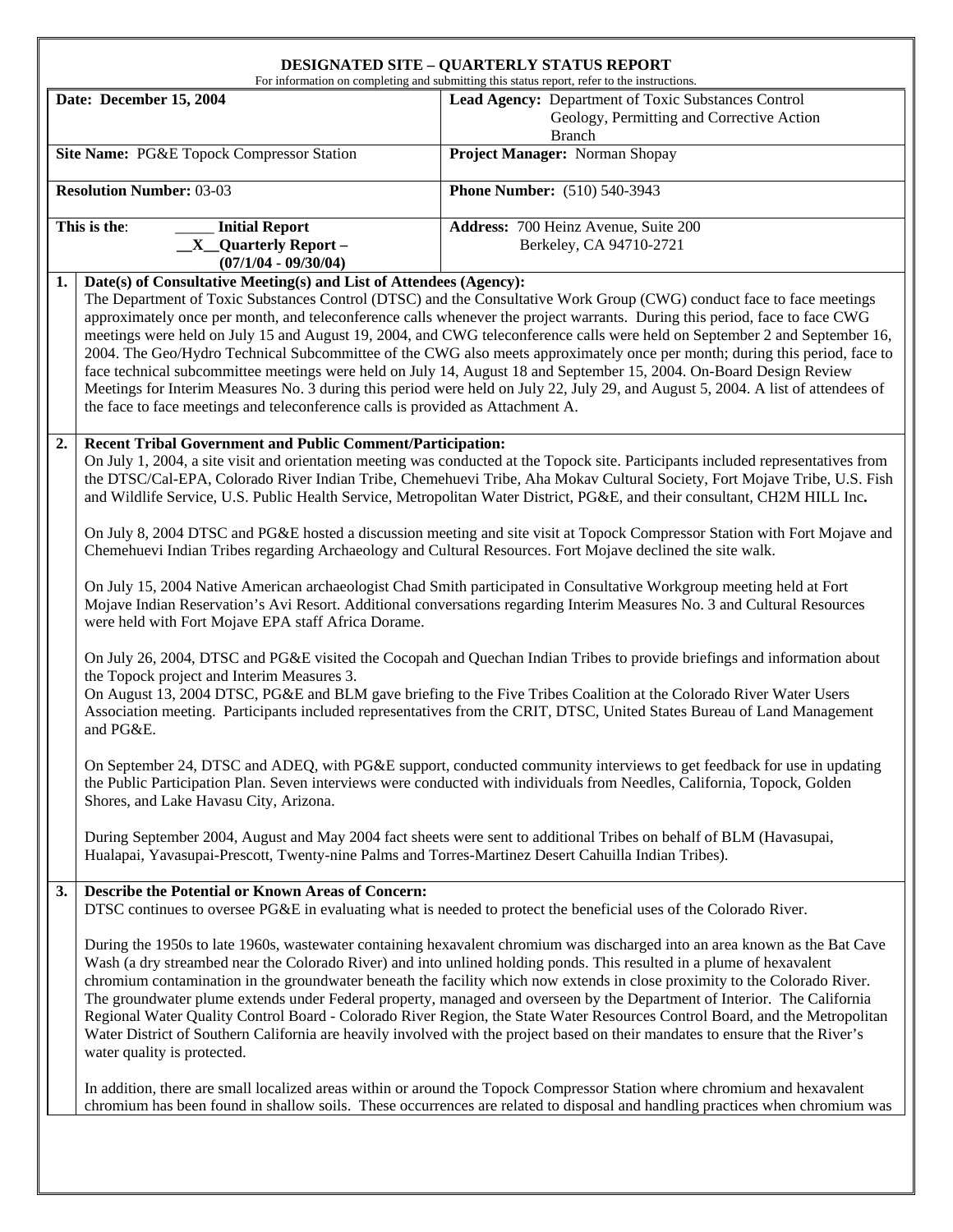used at the site. DTSC anticipates that these localized areas of soil contamination will be addressed by PG&E in the Corrective Measures Study and final remedy.

#### **4. Current Phase of Action:**

During the third quarter of 2004, efforts were focussed on planning, design, and permitting activities for the groundwater extraction, treatment and disposal activities associated with Interim Measures No. 3. IM No. 3 milestones achieved during this quarter included:

- PG&E completed the 30 percent design package in July 2004 and the construction drawings in September 2004. DTSC conditionally approved the IM No. 3 design submittal documents in September 2004.
- PG&E and Metropolitan Water District (MWD) completed the purchase/sale of parcel 650-151-06 in September 2004.
- At direction of DTSC, PG&E began drilling observation wells to collect water quality samples to further characterize the property (in the area of the proposed injection well fields).
- In September 2004 the BLM and SHPO entered into a memorandum of agreement (MOA) which provided clearance for the IM No.3 project pursuant to Section 106 of the National Historic Preservation Act.
- In September 2004 the BLM issued an Action Memorandum which provided federal approval of the IM No.3 project, pursuant to BLM authority under Section 104 of the Comprehensive Environmental Response, Compensation, and Liability Act (CERCLA).
- Initial construction activities (mobilization and grading) commenced during the last week of September 2004

Other activities during the third quarter of 2004 included:

- Continued implementation of Interim Measures No. 2 and the start-up of treatment operations at the MW-20 bench area. To maintain a landward gradient, groundwater extraction at the MW-20 bench area was increased from 20 gallons per minute at the beginning of the reporting period to 50 gpm at the end of the reporting period. Treated groundwater continued to be transported to a permitted offsite facility in California.
- Continued implementation of the groundwater monitoring program. The well sampling schedule for the weekly, monthly, and quarterly events was modified during this reporting period.

#### **5. List any Technical Problems:**

Significant effort has been expended to identify biological and cultural resources in the area that may be affected by interim measures construction and operations. Multiple government agencies have coordinated to support natural and cultural resource survey and permitting activities, including the Bureau of Land Management, the State Historic Preservation Office (SHPO), and U.S. Fish and Wildlife Service (USFWS).

#### **6. Permits Required/Issued to Date:**

Implementation of the IM No.3 project involves the approval of multiple government agencies. Major permitting activities involved natural and cultural resource surveys, supporting reports and analysis, and coordination with BLM, the SHPO, and USFWS.

In August 2004, the *Cultural Resources Investigation* report was finalized and transmitted to the BLM. Subsequently, BLM initiated consultation with SHPO regarding the potential impacts of IM-3 on cultural resources. On September 14, 2004 the BLM and SHPO entered into a memorandum of agreement (MOA), which provided clearance for the IM-3 project pursuant to Section 106 of the National Historic Preservation Act. The MOA included a series of stipulations relating to the IM-3 project, including implementation of a cultural resources management plan (CRMP).

On September 14, 2004 a copy of the final *Biological Resources Investigations for Interim Measures No. 3* was transmitted to BLM. Based on the findings within this report, and informal consultation with USFWS, the BLM determined that "no affect" to sensitive biological species would result from implementation of IM-3. This provided clearance of the IM-3 project under Section 7 of the federal Endangered Species Act.

Following consultation with the USFWS and SHPO, the BLM issued an "Action Memorandum" on September 17, 2004 which provided federal approval of the IM-3 project, pursuant to BLM authority under Section 104 of the Comprehensive Environmental Response, Compensation, and Liability Act (CERCLA). The Action Memorandum provided a list of natural and cultural resource mitigation measures, based on the biological and cultural resources reports and consultation with related agencies.

Other required IM-3 permits and/or approvals obtained during this period included the following:

• Use Permit from the County of San Bernardino, Land Use Services, Current Planning Division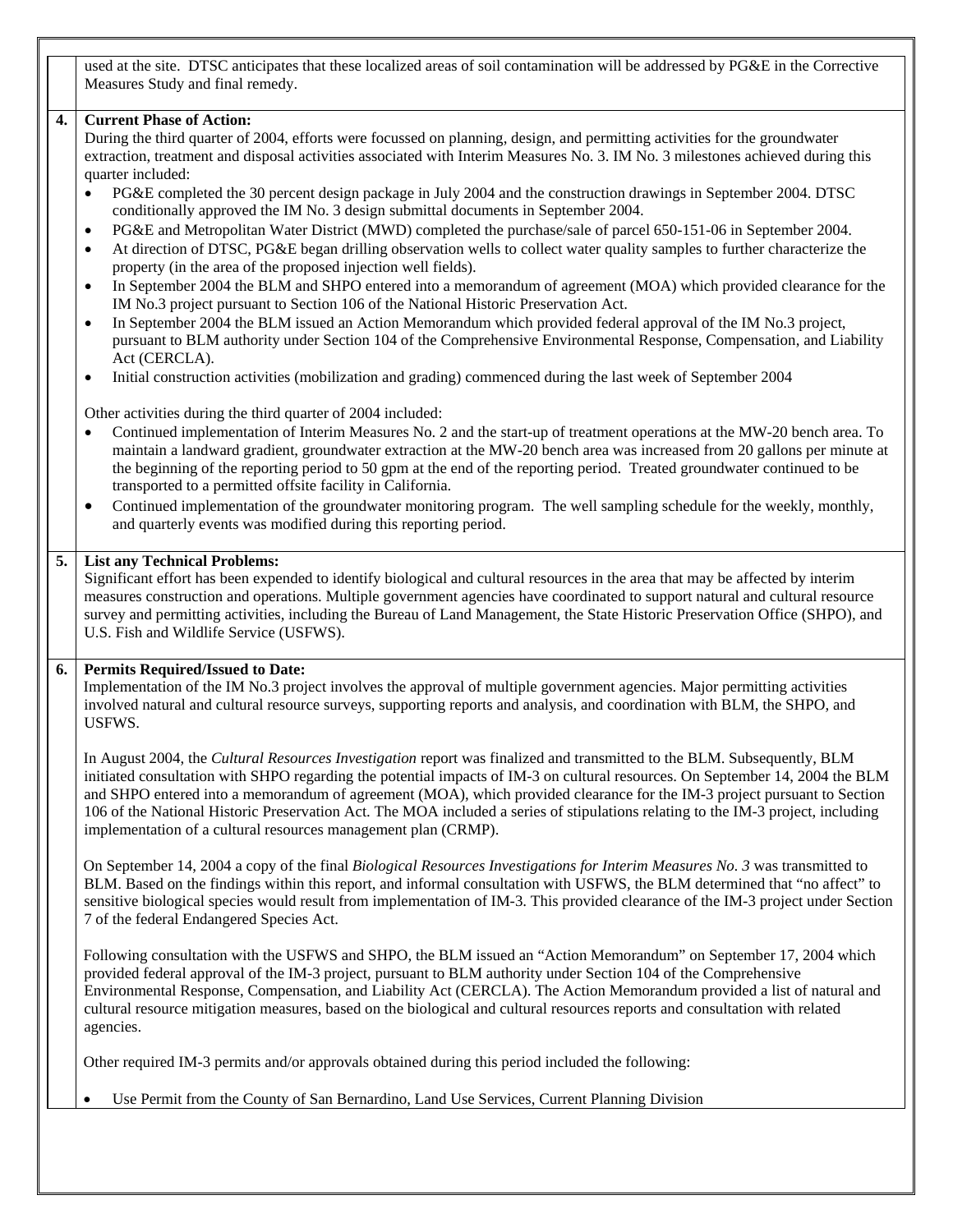- Air Quality Permit to Construct from the Air Quality Management District (AQMD)
- Storm Water Pollution Prevention Plan (SWPPP)
- Clean Water Act, Section 404 from the US Army Corps of Engineers (determined exempt under CERCLA)
- Clean Water Act, Section 401 from the Regional Water Quality Control Board (CERCLA exempt)
- California Department of Fish and Game (CDFG), 1600 authorization
- **7. Pending Permits Issues:** Several permits required for implementation of Interim Measures No. 3 are pending as of September 30, 2004 (see Attachment B).
- **8. Oversight Agency Costs Reimbursed to Date (Per Agency):** DTSC labor expenditure for July 2004 September 2004: DTSC spent 519.45 hours in July, 580.10 hours in August, 435.15 hours in September. DTSC oversight cost for July 2004 to September 2004 is \$166,091.73. Cost information is not available for other agencies.
- **9. Additional Comments or Issues:** Face to face CWG meetings are scheduled on the third Thursday of each month. Geo/Hydro Technical Subcommittee meetings are generally held during the same week as the CWG meetings. Agendas and handouts are distributed to the CWG prior to each meeting. Action items and significant issues from the previous meeting are distributed to the group during each meeting for review and comment.

**Ab2061.qsr – 2/01**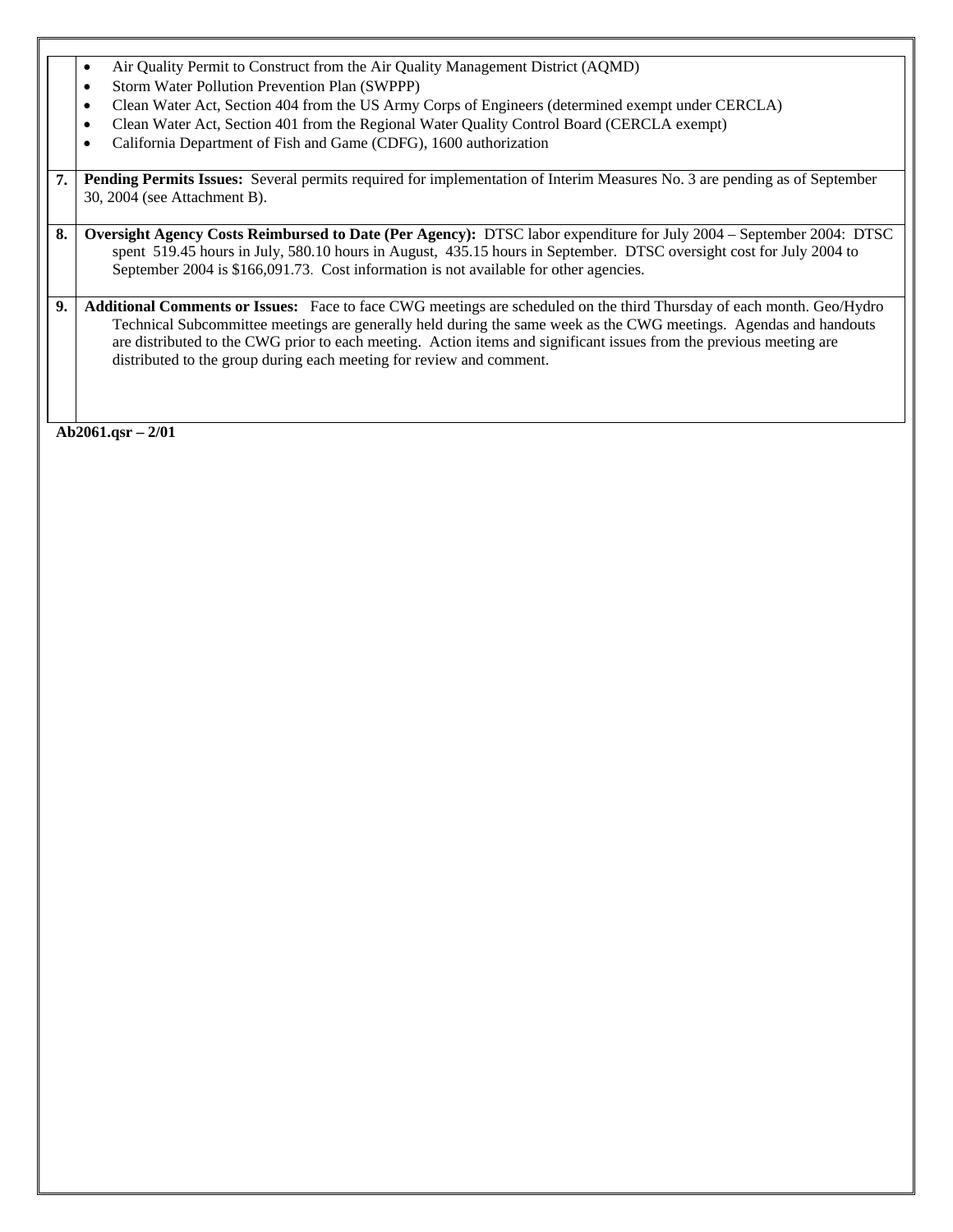### **PG&E Topock Compressor Station Quarterly Status Report July 2004 – September 2004**

### **ATTACHMENT A - Dates of Consultative Meetings and List of Attendees (Agency)**

### **July 15, 2004 – CWG Face-to-Face Meeting**

**Attendees:** Department of Toxic Substances Control, Department of General Services, Pacific Gas and Electric Company and their consultants, CH2M Hill and Lucas Advocates, representatives of Indian Tribes, U.S. Bureau of Land Management, U.S. Bureau of Reclamation, U.S. DOI/Office of the Solicitor, U.S. Fish and Wildlife Service, Arizona Department of Environmental Quality, Colorado River Basin Regional Water Quality Control Board, and Metropolitan Water District and their consultants, Geopentech and Toxics Assessment Group.

### **July 16, 2004 - Geo/Hydro Technical Subcommittee Meeting**

**Attendees:** Department of Toxic Substances Control, Pacific Gas and Electric Company consultants CH2M Hill, U.S. Deparment of the Interior, Office of the Solicitor, U.S. Bureau of Land Management, U.S. Geological Survey, Metropolitan Water District and their consultants Geopentech and Toxics Assessment Group.

### **July 22, 2004 - CWG Focus Meeting - On Board Review of IM No 3 Design**

**Attendees:** Department of Toxic Substances Control, Pacific Gas and Electric Company and their consultants, CH2M Hill, and Metropolitan Water District and their consultants, Toxics Assessment Group.

### **July 29, 2004 CWG Focused Meeting - On Board Design Review Teleconference**

**Attendees:** Department of Toxic Substances Control, Pacific Gas and Electric and their consultants, CH2M Hill, U.S. Fish and Wildlife Service, U.S. Bureau of Land Management, U.S. Bureau of Reclamation, Metropolitan Water District and their consultants, Toxics Assessment Group.

### **August 5, 2004 CWG Focused Meeting - On Board Review of IM No 3 Design**

Attendees: Department of Toxic Substances Control, Pacific Gas and Electric and their consultants, CH2M Hill, U.S. Bureau of Land Management, Metropolitan Water District and their consultants, Toxics Assessment Group.

**August 12, 2004 CWG Focused Meeting - On Board Design Review Teleconference Attendees:** Department of Toxic Substances Control, Pacific Gas and Electric and their consultants, CH2M Hill, Metropolitan Water District consultant Toxics Assessment Group.

### **August 18, 2004 Geo/Hydro Technical Subcommittee Meeting**

**Attendees:** Department of Toxic Substances Control, Pacific Gas and Electric Company and their consultants CH2M Hill, U.S. Bureau of Reclamation, U.S. Geological Survey, Metropolitan Water District and their consultants Toxics Assessment Group and Geopentech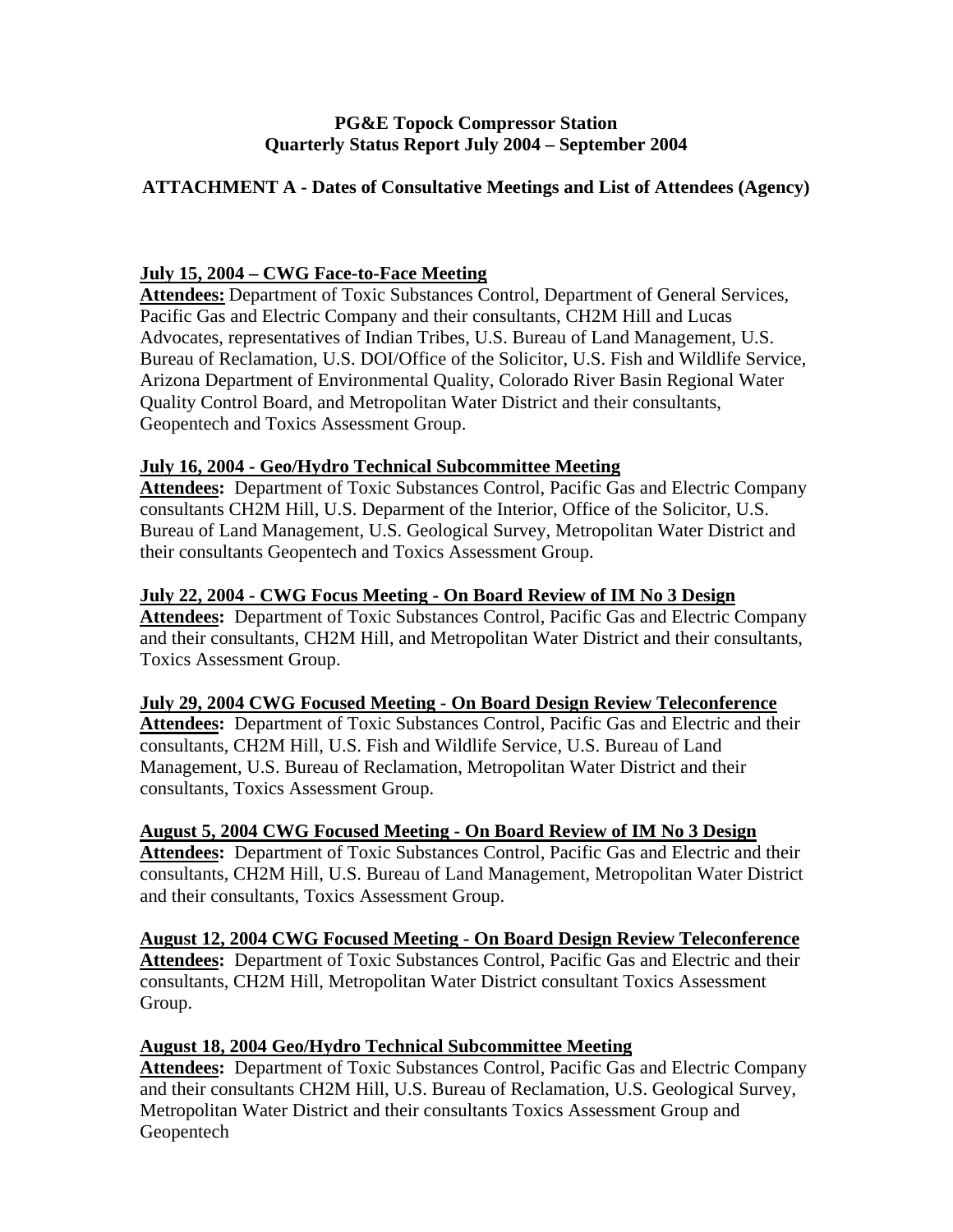# **August 19, 2004 CWG Face to Face Meeting**

Attendees: Department of Toxic Substances Control, Pacific Gas and Electric and their consultants, Lucas Advocates, CH2M Hill, U.S. Bureau of Reclamation, Arizona Department of Environmental Quality, Metropolitan Water District and their consultants, Geopentech and Toxics Assessment Group.

# **September 2, 2004 - CWG Teleconference**

**Attendees**: Department of Toxic Substances Control, Pacific Gas and Electric Company and their consultants CH2M HILL, Arizona Department of Environmental Quality, Colorado River Basin Regional Water Quality Control Board, and Metropolitan Water District.

# **September 15, 2004 Geo/Hydro Technical Subcommittee Meeting**

**Attendees**: Department of Toxic Substances Control, Pacific Gas and Electric Company consultants, CH2M Hill, Metropolitan Water District and their consultants Geopentech

# **September 16, 2004 CWG Teleconference**

**Attendees:** Department of Toxic Substances Control, State Water Resources Control Board. Pacific Gas and Electric and their consultants, Lucas Advocates, CH2M HILL, U.S. Department of the Interior, U.S. Fish and Wildlife Service, U.S. Bureau of Land Management, U.S. Bureau of Reclamation, Metropolitan Water District and their consultants, Geopentech and Toxics Assessment Group, Colorado Indian Tribes